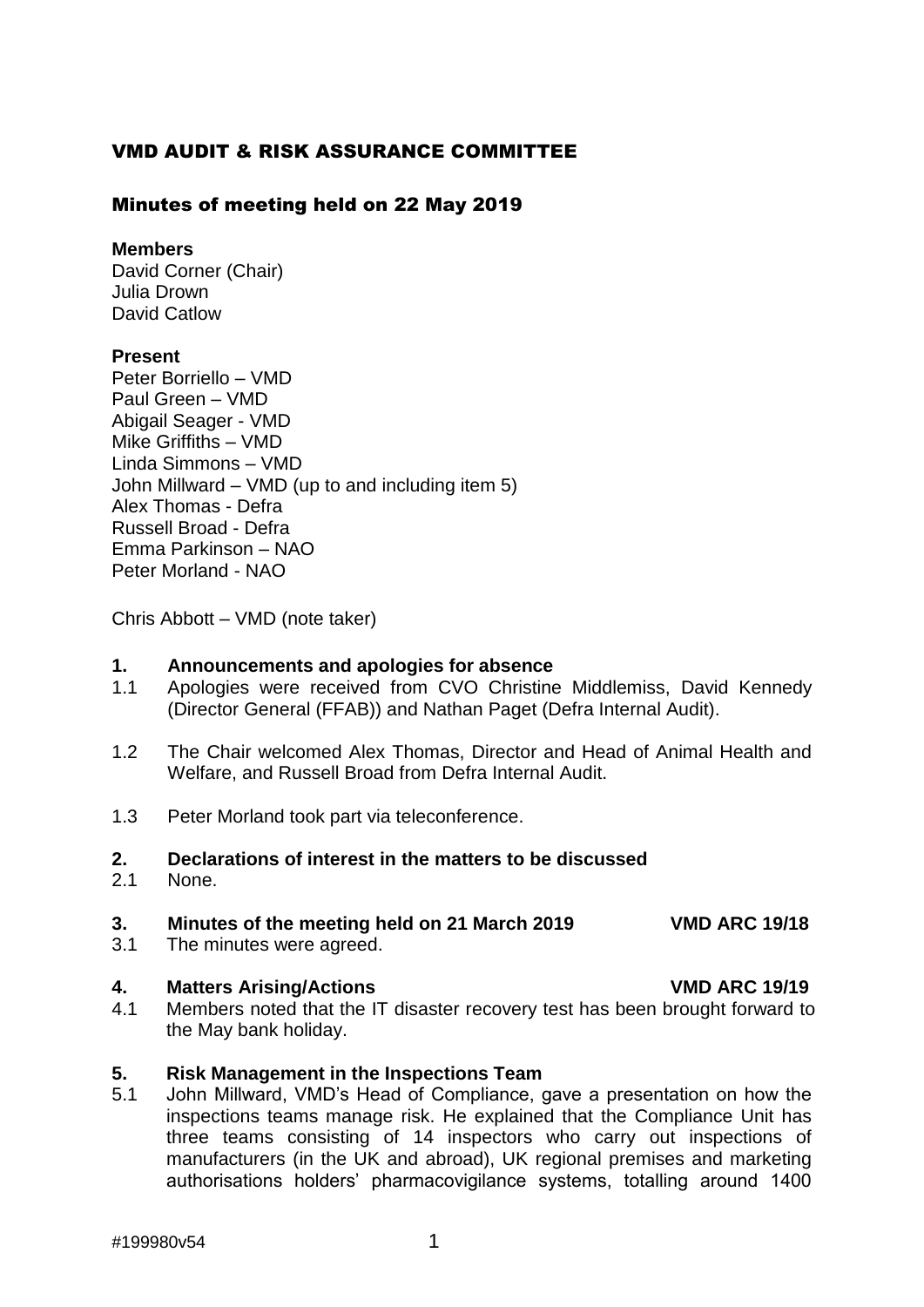teams maintain a close relationship with the RCVS and share information in confidence at regular meetings. Written agreements (SLAs/MoUs) are in place with operational delivery partners. Stakeholders are invited to complete a feedback form following inspections and so far around two hundred have been received with an average score given of 4.7 out of 5.

5.3 Recruitment of GMP inspectors is difficult because of the higher wages offered by industry to qualified persons (QPs), but the overall package of benefits the VMD can provide, including reasonable working hours, helps to keep retention levels high.

inspections per year. The regional inspectors look at wholesale dealers, veterinary practices, medicated feed manufacturers and SQP retailers. All inspectors regularly work from home and are supplied with mobile phones, lease cars and laptops with remote connectivity to VMD systems. Their Health and Safety policy is closely aligned with Defra's and inspectors who work abroad receive security training and have contacts within the Foreign & Commonwealth Office. Wellbeing is an important issue and policy is being

5.2 New inspectors receive comprehensive training and are shadowed by senior

inspectors before they are signed off by the Head of Team to work on their own. Inspection schedules are planned on a risk-based model, with premises' compliance histories taken into account before they are categorised and assessed by a matrix which calculates the interval between their inspections. The inherent risks of businesses' activities are also taken into account in the matrix, for example, veterinary practices are considered a lower risk than manufacturers (and whose maximum inspection intervals are statutory). The

### **Financial Year 2018/19 and 2019/20**

### **6. VMD Finance and Year-end**

- 6.1 Final draft Annual Report & Accounts **VMD ARC 19/26**
	- 6.1.1 The Committee reviewed the final draft Annual Report & Accounts and requested some amendments.
- 6.2 Year-end timetable **VMD ARC 19/27**

reviewed.

- 6.2.1 It was noted that the timetable needs to be amended following the comments made by the External Auditors (see 6.4).
- 6.3 Internal Audit progress report **VMD ARC 19/20**
	- 6.3.1 The Committee welcomed the substantial assurance given by the final internal audit report for 2018/19.
- 6.4 External Audit Completion Report **VMD ARC 19/28**
	- 6.4.1 The External Auditors reported that they had not yet been able to complete their audit and would need to carry out more testing in w/c 24 June and will circulate their final report to the Committee on a date to be determined with the aim of certifying pre-recess.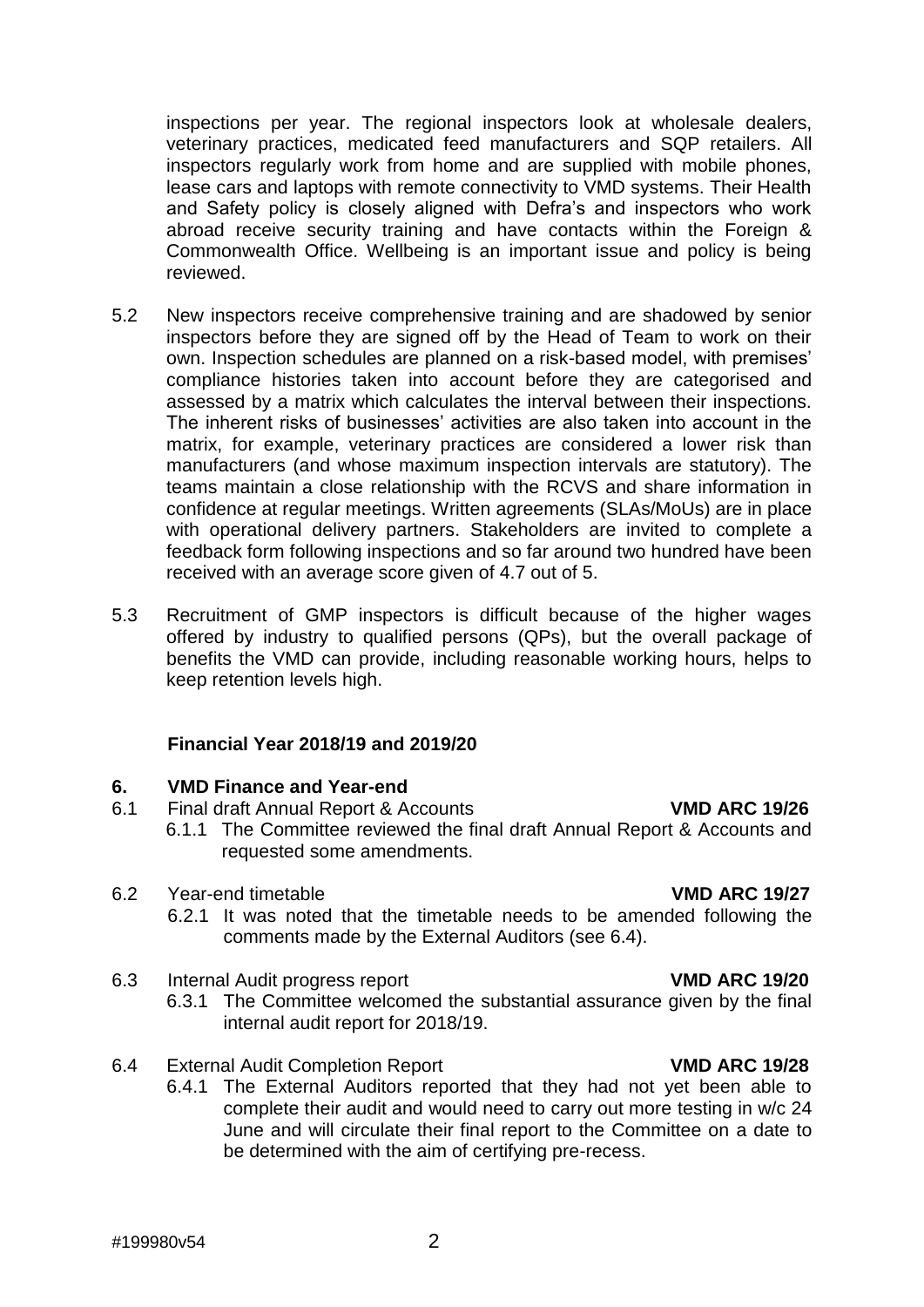6.5 The Chair recommended that the Chief Executive sign the Annual Report and Accounts subject to the Chair or the Audit Committee being satisfied with the completion of the External audit report and the outstanding issues being in order.

### **7. Internal Audit**

- 7.1 The Defra Internal Auditor reported that they are working on agreeing an MOU with the VMD. They have received a handover from KPMG and intend to carry on with their 3 year strategy. Suggested audit ideas include dealing with product defects, availability issues, contract management and stakeholder engagement. It was noted that the VMD does not appear on the Defra Group audit plan but there was the option to join any of the areas which are being looked at. The 2019/20 audit plan would be presented for review at the next meeting.
- 7.2 Concerns were raised by committee members about the lateness of the paper received from internal audit. The proposal to have a Memorandum of Understanding for the service was welcomed but not the unnecessarily lengthy document proposed. The Committee expressed a wish to have succinct papers in future.
- **8. Implementation of auditors' previous recommendations VMD ARC 19/21**
- 8.1 The Committee reviewed the implementation of auditors' previous recommendations and noted that there was only one action outstanding. It was recognised that a good training plan is important for developing new staff and VMD agreed to send their training policy to members. **ACTION**

### **Audit & Risk Committee Procedural Items**

### **9. Papers circulated to the Committee since the last meeting**

9.1 It was noted that the VMD would continue to send monthly EU Exit reports to the members.

### **10***.* **Risk and Assurance**

10.1 Risk Register **VMD ARC 19/22**

- 
- 10.1.1 Members reviewed the Risk Register and noted that the exclusion of the VMD from Defra's project to introduce Office 365 has caused difficulties communicating by email. This has been escalated to the critical list and the Head of Business Support will raise it with the Head of Defra's corporate services and report back to the Committee.

### **ACTION**

10.1.2 It was recommended that ensuring that VMD application processes and procedures remain user friendly, to ensure that unnecessary barriers and bureaucracy are not put in the way of licensing of vet medicines in the UK, be added to the Register.

### **11. Update on data handling, fraud and complaints VMD ARC 19/23**

11.1 The Committee noted that no action had been required since the last meeting.